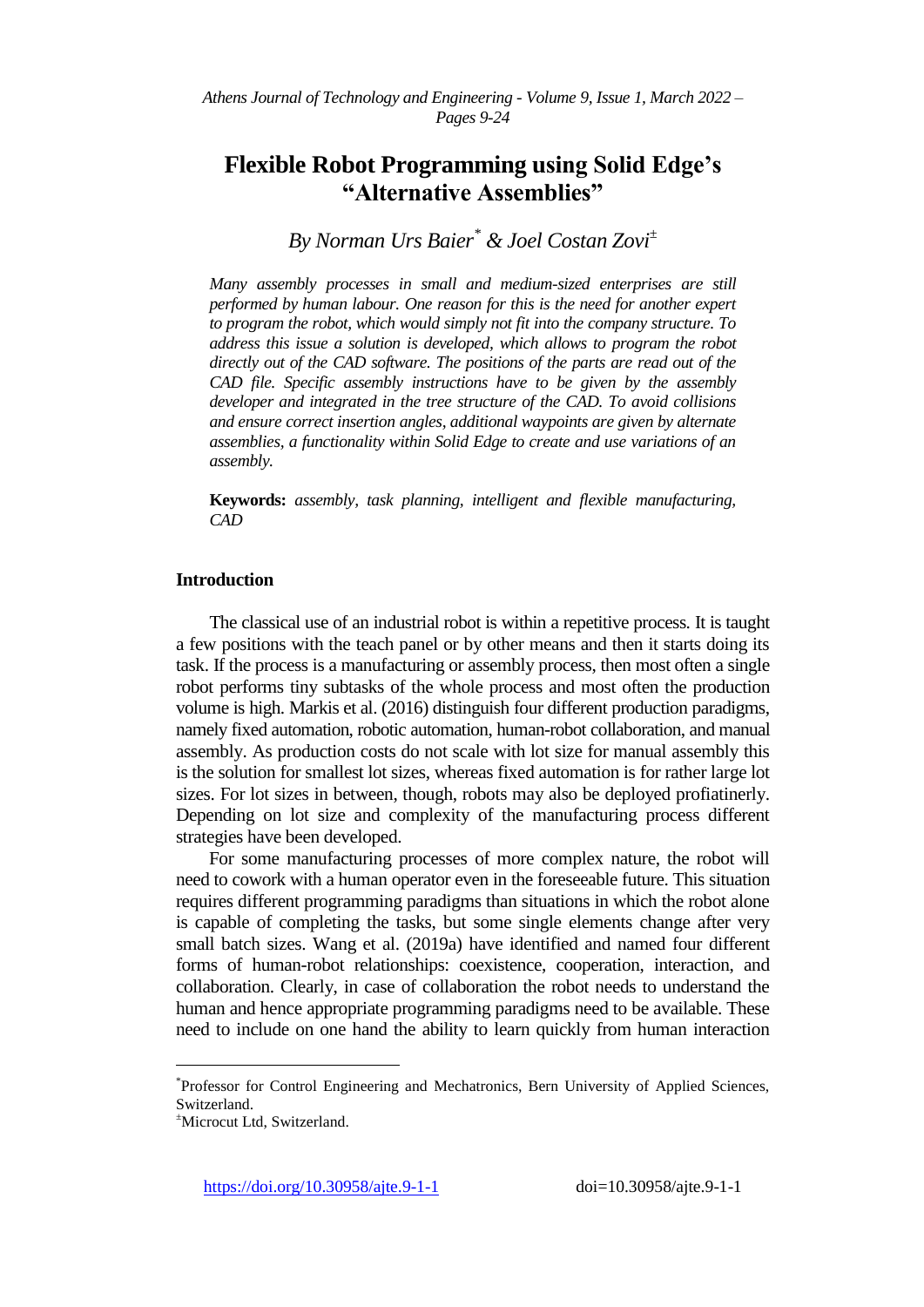despite possible ambiguity (Thomaz and Breazeal 2008, Wang et al. 2019b) and on the other hand they need to establish possible ways the human can express himself toward the robot (Tsarouchi et al. 2016, Cserteg et al. 2018).

In contrast, many manufacturing processes performed in small and medium sized enterprises (SME) could be performed by a robot without the help of a human co-worker. There are several reasons why often manual labour is preferred in SMEs. One of them is that classical robots take up too much space, because they need to be behind fences (Perzylo et al. 2016), a problem solved to a large extent with collaborative robots in a coexistence scenario. Another reason is the programming effort and the apprehension an expert might be needed to perform the programming (Perzylo et al. 2016). The usability of the user interfaces of collaborative robots has been analysed by Schmidbauer et al. (2020). To address the need for effortless deploying of robots, software has been proposed by fortiss, for example: Perzylo et al. (2019) describe a software which allows to program a robot by manipulating physical parts and drawings of them on screen. The assembly itself can be divided in subtasks, each of which is capable of performing a particular action. These are called skill primitives and depending on robot and sensors installed, different skill primitives can be realised (Watson et al. 2020).

Alternatively, manufacturing or assembly data can be extracted directly out of existent CAD files; an approach which has been identified as promising by von Drigalski et al. (2020). Known in literature is a strategy called "assembly by disassembly", it proved to work for the assembly of different types of housings (Michniewicz et al. 2016). Recently, strategies have been published in which the tree structure in the CAD file is used to harbour instructions for assembly (Linnerud et al. 2019, Transeth et al. 2020).

A link still not duly carved out to or opinion is how existing work processes in SMEs may be altered such that in the end a robot can assemble the designed item. Particularly, it may not be necessary or not even desired that the assembly sequence is generated automatically. Instead, usually the product designer has a clear idea already how the item shall be assembled, and the robot should do, the way the designer intended it to go on. Hence, it should blend in with existing development and design processes, which most often are amended CAD files. Furthermore, to increase the acceptance of robots in SMEs the robot itself should blend in with existing workplaces traditionally designed for humans. It should be able to use those tools, which humans use as well. In this paper we present a set-up to perform assembly with a robot, which addresses the problems within the abovementioned frame.

Bin picking, on the other hand, is not considered as within the frame: all objects and items are provided at known locations. Provisioning is an important part in a complete assembly process; however, it can be solved detached from the actual assembly process.

## **Methodology**

An example item is assembled with an off-the-shelf collaborative robot. In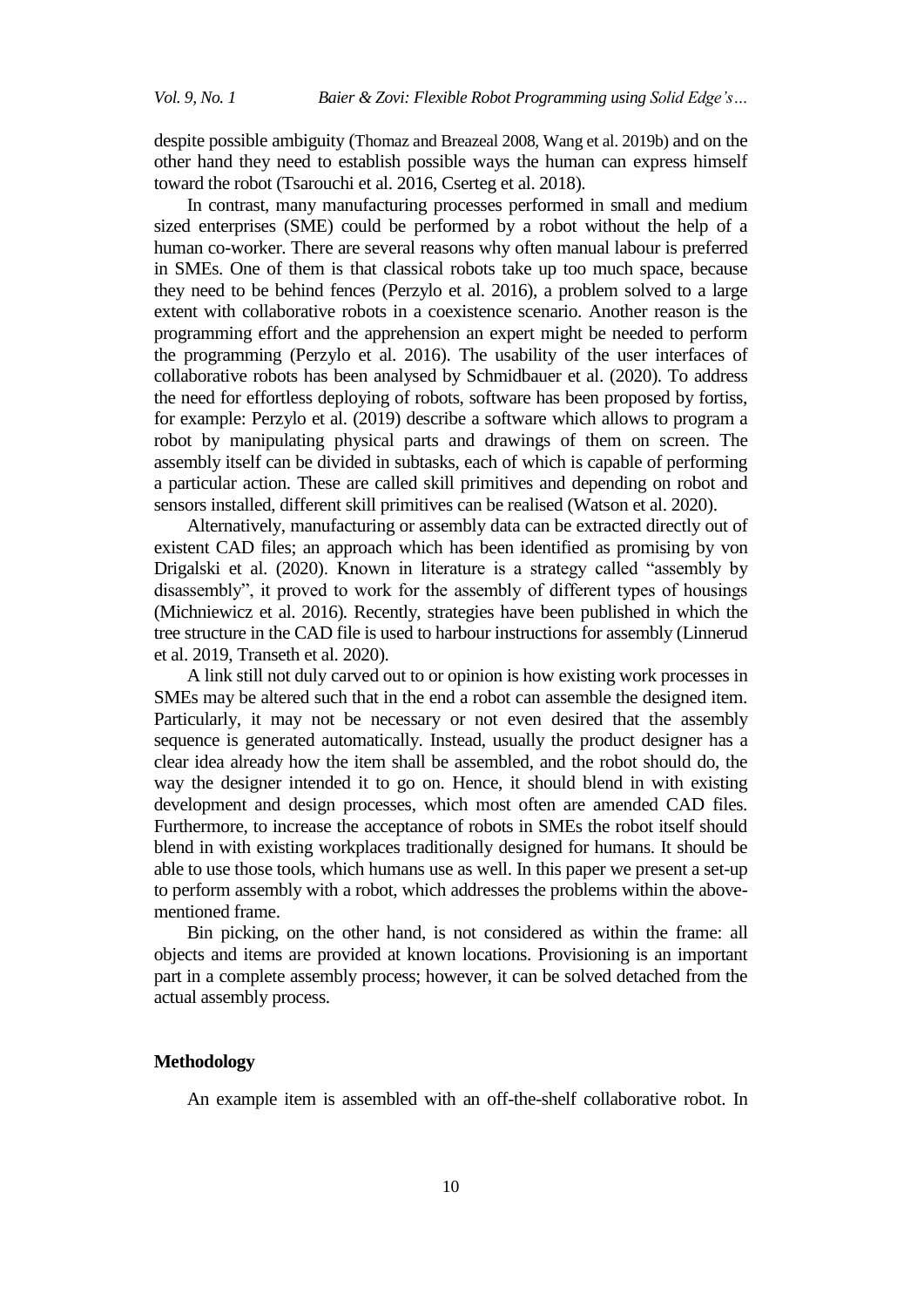this section we give all the details of the example item, the robot, the tools, and software, which were used for the task.

# *Example Item: Spur Gear Unit*

To develop and assess the automatic programming, an example item was selected. The requirements for the example item were:

- size such that an ordinary collaborative robot can handle it,
- composed of a manageable number of parts,
- different assembly tasks involved during assembly,
- preferably an item, which is publicly available for purchase.

# **Figure 1.** *Exploded Drawing of the Spur Gear Unit*

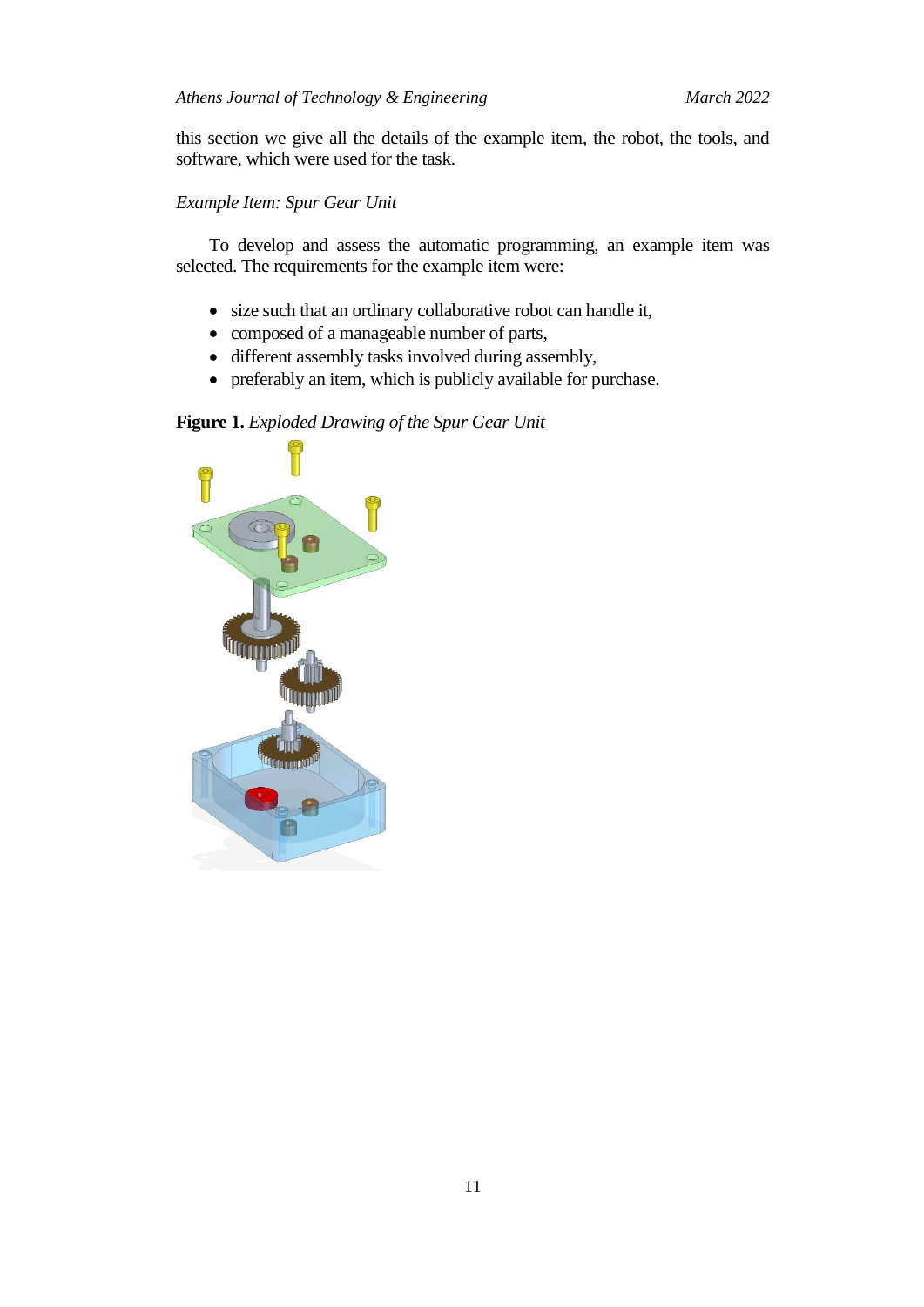

**Figure 2***. Spur Gear Unit before Assembly, Arranged on the Mounting Plate*

The choice fell on a spur gear unit of Hilba, more precisely the model GOBUN5713FR100-01. It consists of a housing with bearings, 3 gearwheels on axes fitted to the bearings and a lid screwed on the housing. Its assembly consists of inserting the gearwheels into the bearings. For the second and third gearwheel the correct interleaving has to be observed. Furthermore, posing of the lid is an involved process. It includes three steps and screwing. The lid comprises the bearings for the axes of the gearwheels. First, it has to be posed and then the correct insertion of all three axes has to be verified. For the screwing of the lid, a tool (screwdriver) needs to be used. Figures 1 and 2 show the spur gear unit in a disassembled state and as an exploded drawing.

#### *Robotic Arm, Gripper, Sensors and Tools*

There are no particular requirements for the robot, on the contrary, the less particular the robot is, the better the results can be ported to other installations. For reasons of availability, the choice fell on a F&P Robotics P-Rob 2. This is a 6 DOF industrial robot with a straight idle position. It is originally equipped with a servo gripper, but for this work a custom hand with three separate pneumatic grippers is installed.

Furthermore, the HEX-E force torque sensor of On Robot A/S is installed on the robotic arm and an electric screwdriver is mounted within the reach of the robotic arm. The screwdriver can be switched on and off through the digital connections of the robotic arm and hence controlled through the proprietary robot software myP (F&P Robotics 2018a, Mišeikis et al. 2020).

Communication with and triggering of routines within the robotic arm was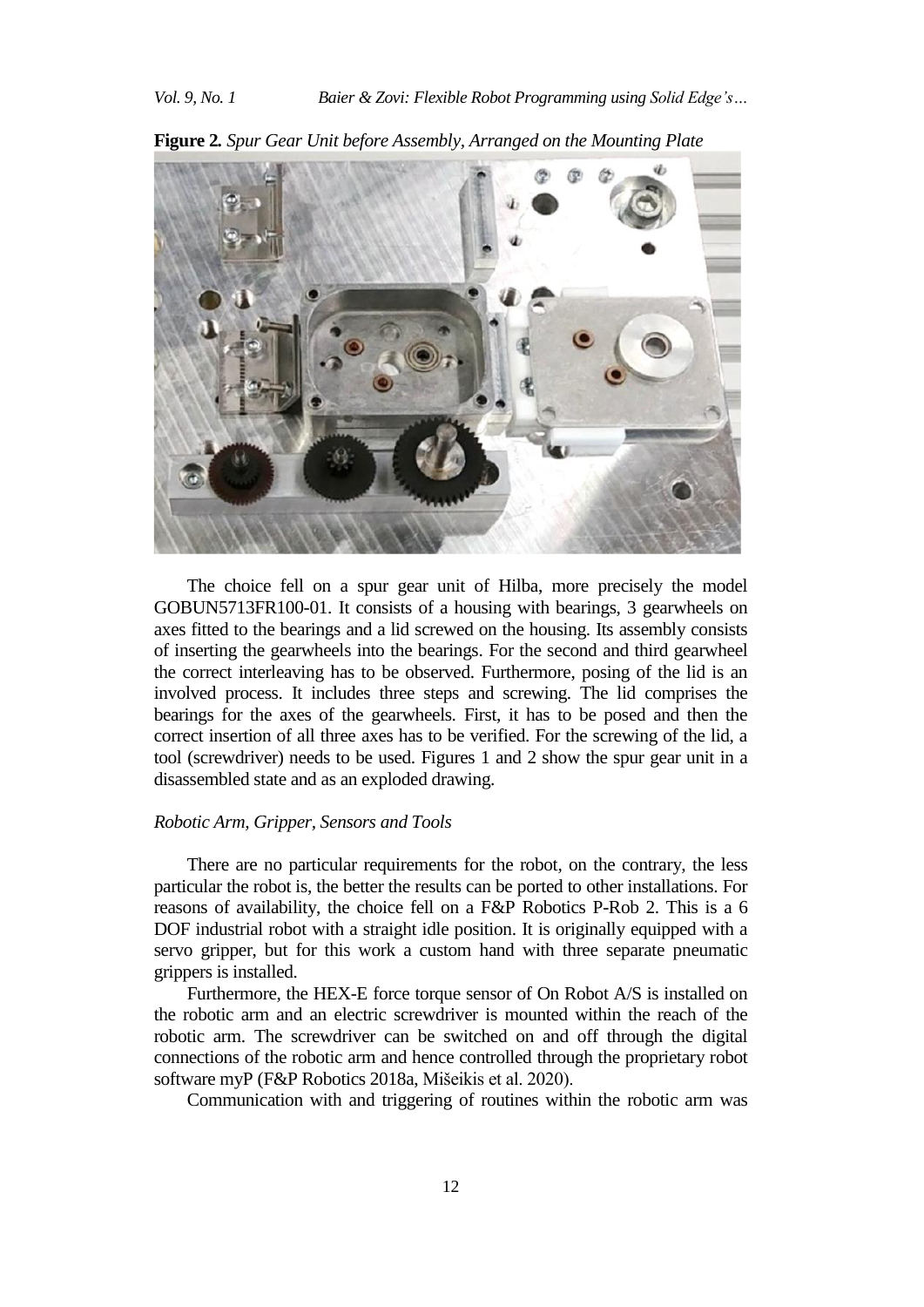done through a TCP-socket. Through the socket myP provides possibilities to trigger functions and procedures written in Python. With the help of those the adoption of poses can be triggered, and the digital IO-connections can be read or set. myP offers an extensive set of functions to do so (F&P Robotics 2018b). The functions that are used in the proposed realisation are:

- write digital outputs(): to control attached electrical equipment like the screwdriver or the pneumatic valves to close the grippers,
- read digital inputs(): to observe the feedback on torque and general errors of the screwdriver,
- run advanced path(): to make the robotic arm move like required by the assembly program,
- read tcp  $pose()$ : to read out the current position of the tool center point and correspondingly continue with the assembly.

Other functions like close gripper() and open gripper() are also implemented in myP, but have not been used. These two functions in particular because other grippers have been installed. No myP-functions are used to read out the HEX-E force torque sensor, it is connected directly to the PC running the assembly program.

## *CAD Software*

In order to blend in as good as possible with existing workflows, the interface to the CAD-data is set up on application layer, not on file layer. This means Stepfiles or similar files are not considered as input source, but an appropriate and existing API towards a widespread CAD software suite is used. Here Solid Edge was used for the implementation; among the more important softwares according to market share (Warfield 2020), it proved to be most easy to interface to: Through the libraries *Interop.SolidEdge* and *SolidEdge.Community* data contained in a Solid Edge design can be extracted and manipulated in a straightforward manner from any C# software project.

#### *Product Development and Assembly Development*

For our method we started from the working assumption that product development and assembly development are two separate steps in the workflow of the manufacturer. The method does not aim at eliminating assembly development by the help of artificial intelligence or other means. So, for the assembly itself it is assumed that the assembly developer performing the actual development will receive all data concerning the product to be assembled in form of a CAD file and that the technician then starts to plan in which order the individual components need to be aligned and merged and what particular steps are involved.

In fact, assembly development is always involved in conjunction with product development, however it can take a different appearance depending on the company carrying out the product development. The method presented here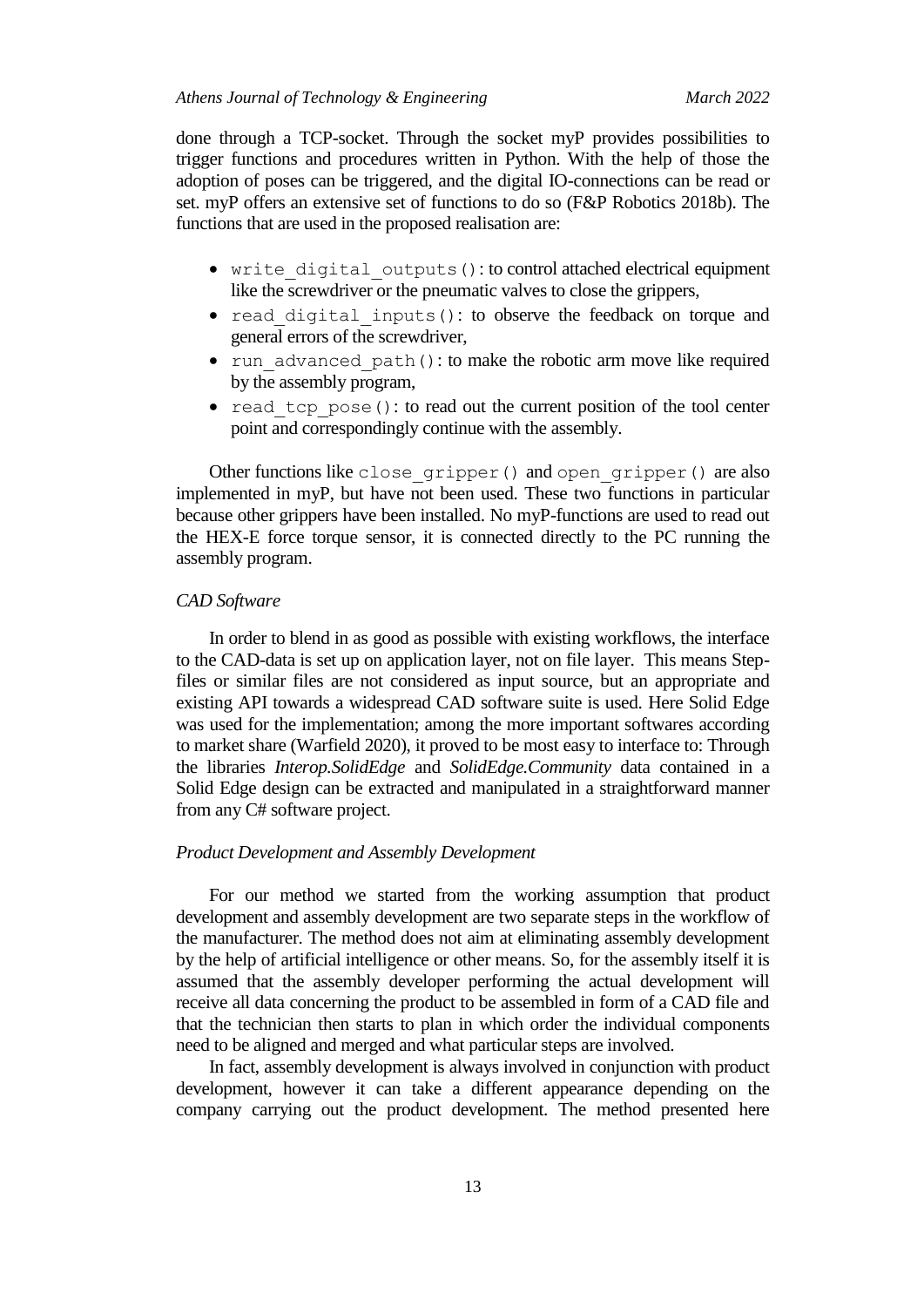requires the assembly development to be carried out in the CAD software as opposed to more manual workflows involving text documents and photos of an example assembly, which is still very common in smaller companies.

Performing the assembly development in CAD is advantageous for a work process where assembly development is performed by a constructing engineer and most advantageous if it is performed right after product development by the same engineer, who has performed the product development. The engineer can then exploit all the skills already used during design phase. Such a process would ideally fit very small companies.

# **Results**

In the current implementation a software procedure written in C# (the program) connects to the CAD data on one side and the robotic arm on the other side. Before focusing on how information is processed and transmitted from one element of the installation to the other, it is important to specify some of the details of Solid Edge, which are important for the implementation.

#### *Alternate Assemblies for Additional Waypoints or Movements*

In common industrial workflows the assembly developer has the crucial task to assure that gripping the part to be added to the assembly is possible and the joining position can be reached with the defined grip, independent of the fact if the assembly is performed by humans or robots. To verify if the grip is possible, the gripper is represented in the CAD tool. To define the actual joining movement, additional waypoints may be necessary. Here, alternate assemblies are used to define these waypoints. "Alternate assemblies" is the name of a functionality within Solid Edge, which can be used to manage variations of an assembly (Siemens Product Lifecycle Management Software Inc. 2011). It allows to store an assembly in different configurations, showing the parts, out of which it is assembled, in different locations and orientations. It can also be used to store configurations, in which some parts differ. Without this functionality, it would be less convenient to mark parts as identical and keep the different variants of the assembly in place. With this functionality, the presence and location of the assembled parts can be stored in a single file for different configurations. Within Solid Edge, the different assembly configurations are called members.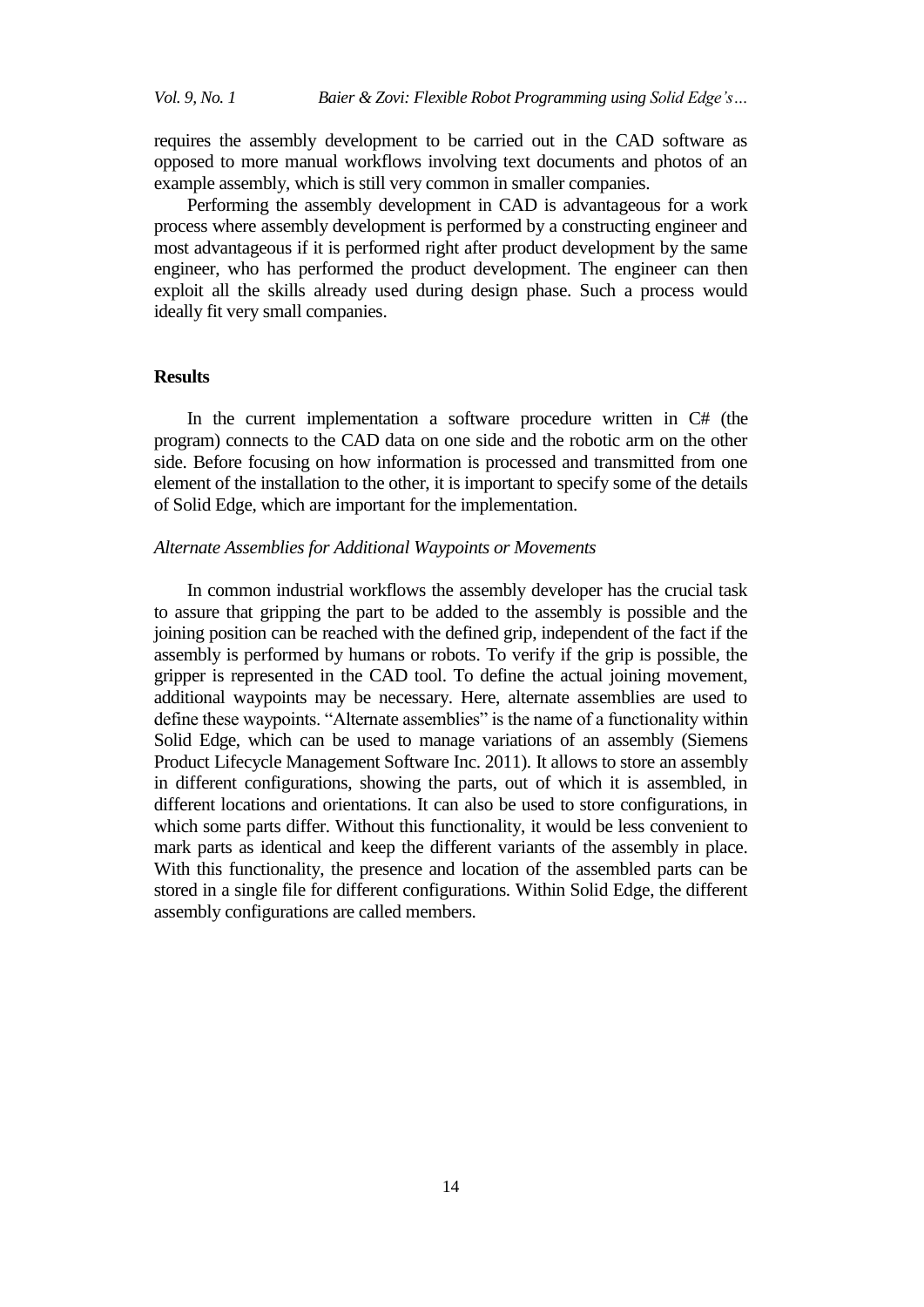**Figure 3.** *Member2 Showing Two Different Intermediate Positions of the First Gearwheel*



In our implementation the members are used to define subsequent poses of the element to be joined. Hence, in one member the assembly is shown with the part currently to be joined in its final location, while it is shown in other members in intermediate positions. Figure 3 shows two different alternate assemblies in an overlay: In one alternate assembly (shown in transparent blueish) the first gearwheel has an intermediate position, in another (shown solid) it has its final position. With these means, the assembly developer can harness the robot very precisely. Furthermore, through commands written into the placement name (described below) the program can be informed that a particular skill is necessary to complete the assembly step. Instancing the step shown in Figure 3, most often mounting an axis into its bearing cannot be done with a simple linear movement but requires a sequence of movements and measurements. One way to give the robot the ability to exhibit more elaborate behavior than simple linear movements is skills (Thomas et al. 2003). The skills, which are necessary to assemble the spur gear unit, and hence are now already implemented in the program are also described below.

Individual parts in the CAD file can have a different origin. It is common practice to use third party parts in assemblies and import the corresponding part from a CAD library of the supplier of the part and the library. Therefore, the origin of the coordinate system of a part cannot reliably be used to determine the gripping pose, because the supplier can put it anywhere. As a solution the gripper is introduced into the CAD drawing. The task of the assembly developer becomes then to align the gripper with the part to be handled, which can be done with few clicks by a trained designer. Display the gripper in the assembly is recommended anyway, as it also allows to check for collision free gripping and releasing while planning the assembly procedure. The assembly showing the part to be handled together with the gripper is shown in Figure 4.

In our implementation the numbering scheme of the members and the parts within the members are used to specify the assembly order.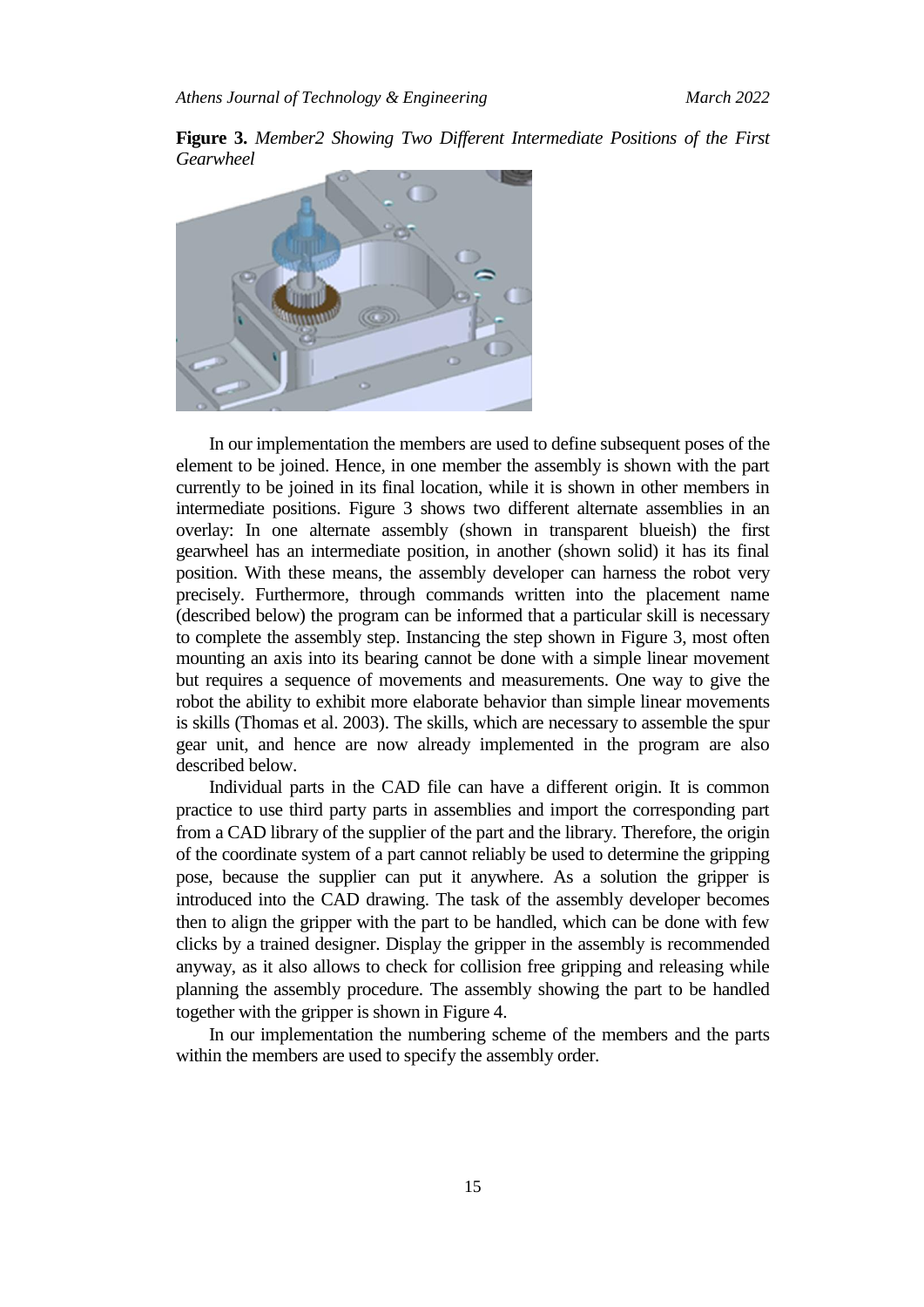**Figure 4***. Member1 Showing Gripper Mounting Plate and Final Joining Position of the First Gearwheel*



*Interfaces & Structure*

[Figure](#page-7-0) 5 shows all involved elements of the installation used in the current implementation. The central element is the above-mentioned C# program, which connects

- to Solid Edge with the help of the corresponding libraries,
- to the software "myP" on the robotic arm through TCP sockets, and
- to the force torque sensor through its USB interface.

The robotic arm connects

- to the electrical screwdriver with its control box, and
- to the valve controlling the three pneumatic grippers,

<span id="page-7-0"></span>both through its digital IO ports.



**Figure 5.** *Interfaces and Structure of the Hardware and Software Components*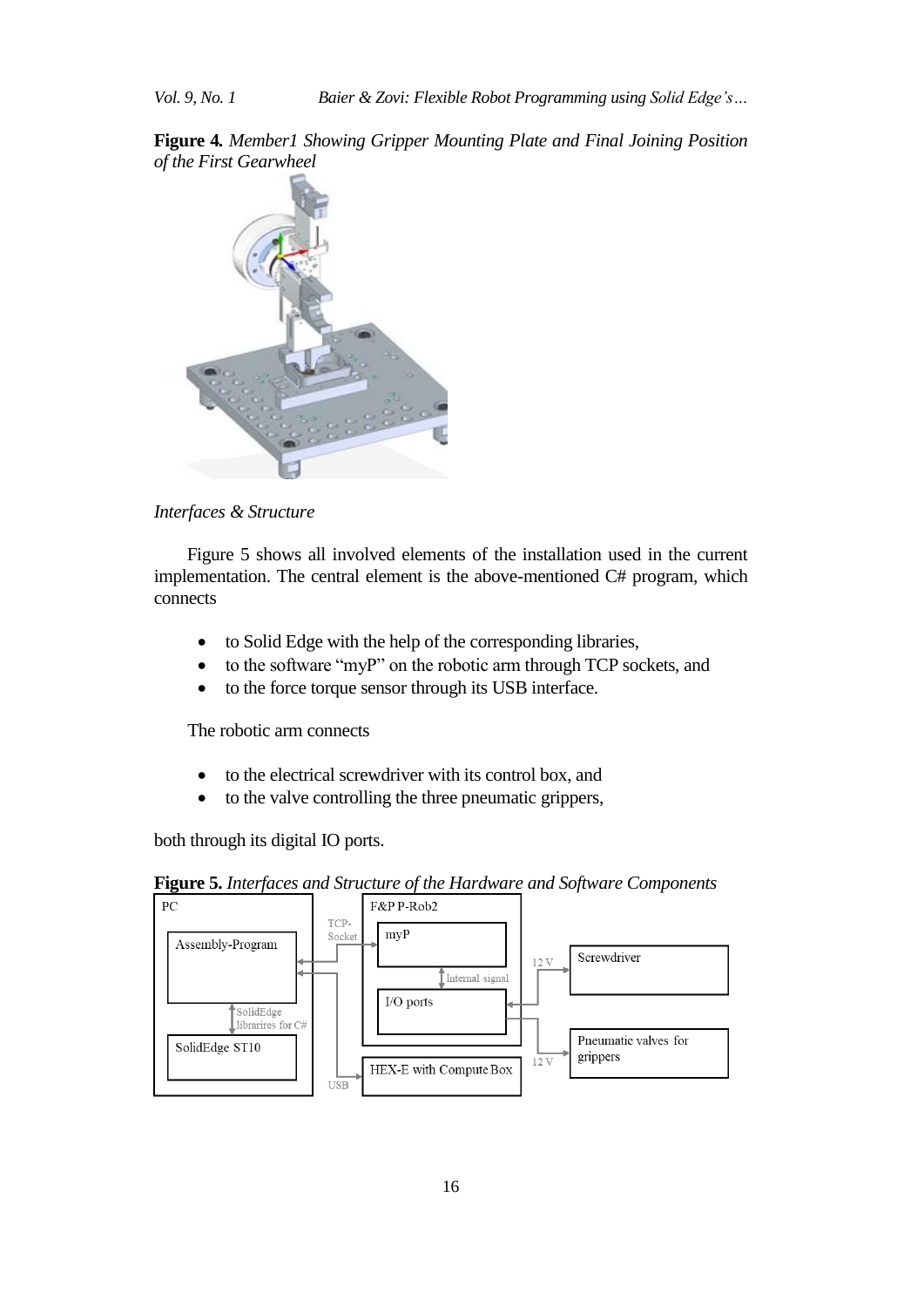The interface of the program to the robotic arm and accessories is straightforward: Through this channel merely pose and gripping instructions are transmitted in an implicit way by triggering the functions described in the previous section. The data processing, which breaks down the complex assembly task to single poses to reach and gripping instructions, takes place beforehand when the program reads out the instructions of the assembly developer stored in the CAD file.

#### *Instructions in the CAD File*

During assembly development, necessary information to successfully perform the assembly is created. This information is stored in the CAD file. This includes information on possible tools that are used during the joining, where individual parts are located and the pose with which the gripper has to reach for those parts.

Solid Edge provides a "placement name" to describe a particular entity of the component used. It can be user defined and here, it is used to store information on the assembly process. The existing placement name is augmented with key-value pairs describing the action that needs to be performed. All implemented keys are shown in Table 1. The key-value pairs are separated by a semicolon. How this looks in Solid Edge is shown by the screenshot in [Figure 6.](#page-8-0)

<span id="page-8-0"></span>**Figure 6.** *Screenshot Showing the Highlighted Member in the Edgebar and the Pathfinder with Parts Having a Custom Placement Name*

| 図 尽 [2 ] ■ ■ ■ 83 2 1 1 1 1 1 1 1 2 1 2 1 1 1 1 1 1 1 2 1 2 1 1 1 1 1 1 1 2 1 2 1 1 1 1 1 1 1 1 1 1 1 1 1 1 1 1<br>Elemente |
|-----------------------------------------------------------------------------------------------------------------------------|
|                                                                                                                             |
|                                                                                                                             |
| <b>B B B</b><br>廈                                                                                                           |
| Member1                                                                                                                     |
| Member1                                                                                                                     |
| Member <sub>2</sub>                                                                                                         |
| Member <sub>3</sub>                                                                                                         |
| Member <sub>4</sub>                                                                                                         |
| Member <sub>5</sub>                                                                                                         |
| Member <sub>6</sub><br>Member <sub>7</sub>                                                                                  |
| Member <sub>8</sub>                                                                                                         |

| <b>Key</b> | <b>Meaning</b>                                      |
|------------|-----------------------------------------------------|
| nr         | Sequential number of the assembly step              |
| ve         | Velocity                                            |
| ac         | Acceleration                                        |
| oig        | 1: Gripping outward, 2: Gripping inward             |
| he         | Tool use, 1: Screwdriver                            |
| pb         | Intermediate position                               |
| OC         | Gripper open or closed, 1: Open, 2: Closed          |
| to         | Skill primitive, 1: bolt into bearing, 4: gearwheel |
| qnr        | Gripper number                                      |
| orr        | Retraction                                          |

**Table 1***. Possible Qualifiers in Placement Name*

The order in which parts have to be gripped and joined is specified by the value given with the key  $n r$ . Furthermore,  $\nu e$  and  $a c$  keys can be given to limit velocities and accelerations during that step. Whether or not the part has to be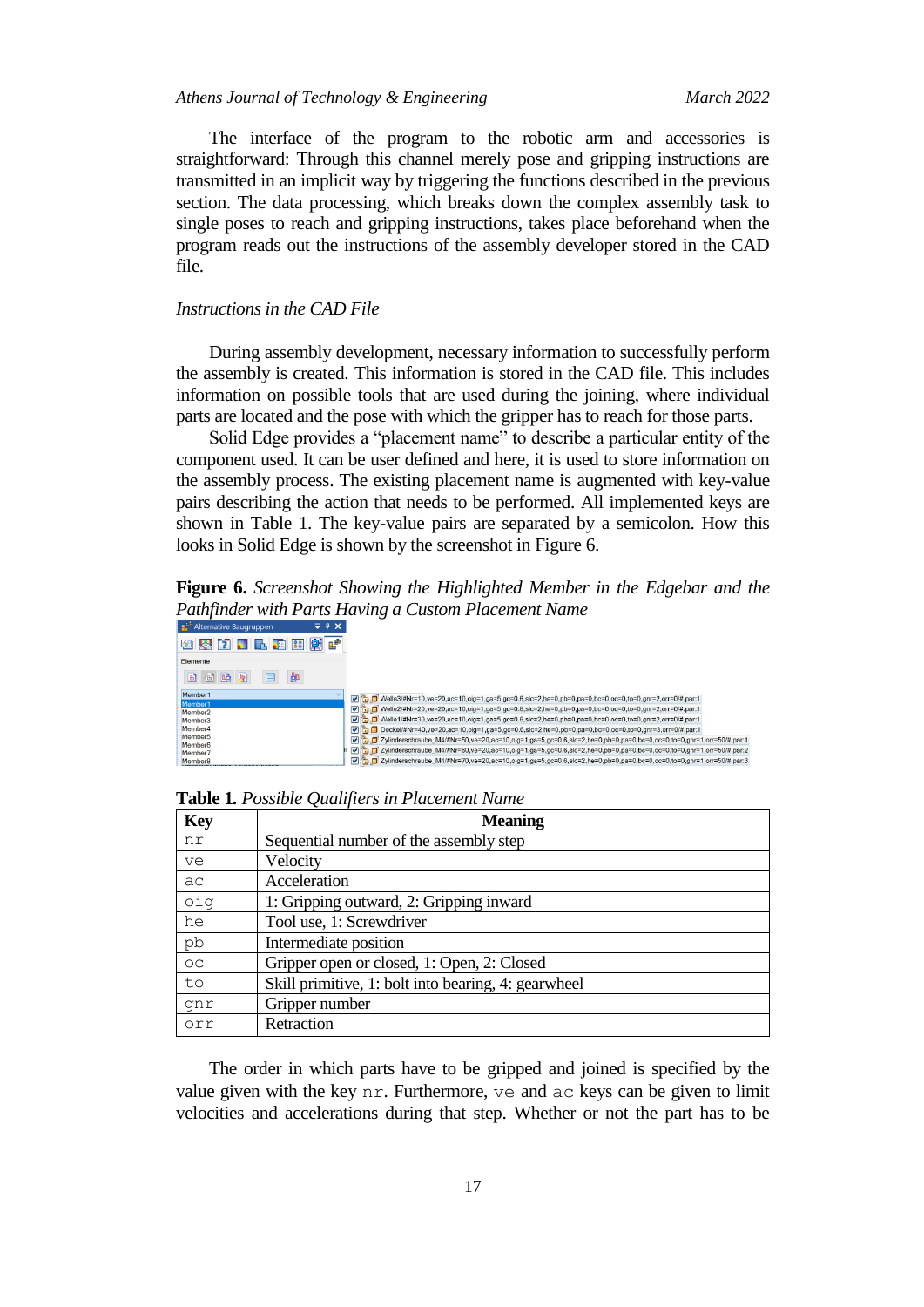gripped outward or inward is specified by key oig.

In case the part is not gripped or handled directly by the gripper, the key he is used to specify which tool has to be used. Currently only the screwdriver is implemented. With the key pb intermediate positions can be specified: The part will be moved successively from the position with the highest pb number to the position with the lowest pb number. Hence, a trajectory with angles can be forced. This may be necessary to fit the gearwheels or the lid onto the assembly, or whenever elements of the assembly have to be avoided during joining. The key  $\circ$ c allows to close or open the gripper at particular position.

To specify how the joining has to be performed, the key to is used. With this key, the program is told what substeps are involved during the joining. Currently two different situations are implemented: A bolt has to be fit into a bearing (value 1) and a gearwheel has to be interlocked (value 4). The solutions involve skill primitives and are detailed in the next section.

Which gripper shall be used to grip the part can be specified with the help of the key gnr. The key orr is most useful in conjunction with the key pb. With its help a retraction distance can be specified. The gripper is then retraced for the specified distance along the final axis and does not rewind the path specified by the intermediate positions given by pb.

#### *Skill Primitives*

The skill primitives and the associated transitions are usually organised in nets like the one shown in

[Figure](#page-9-0) **7** (Thomas et al. 2003). In the context of the assembly considered here, skill primitive nets were created for mounting axes, interlocking gear wheels and mounting the cover lid. In these tasks the skill primitive nets are a way to handle the uncertainty, which could prevent the task from finishing successfully otherwise. They are triggered through particular commands described above. When the assembly developer declares for example that the current part is an axle, which should go into a bearing, then the program calls the associated skill primitive net implemented in the C# code.

<span id="page-9-0"></span>

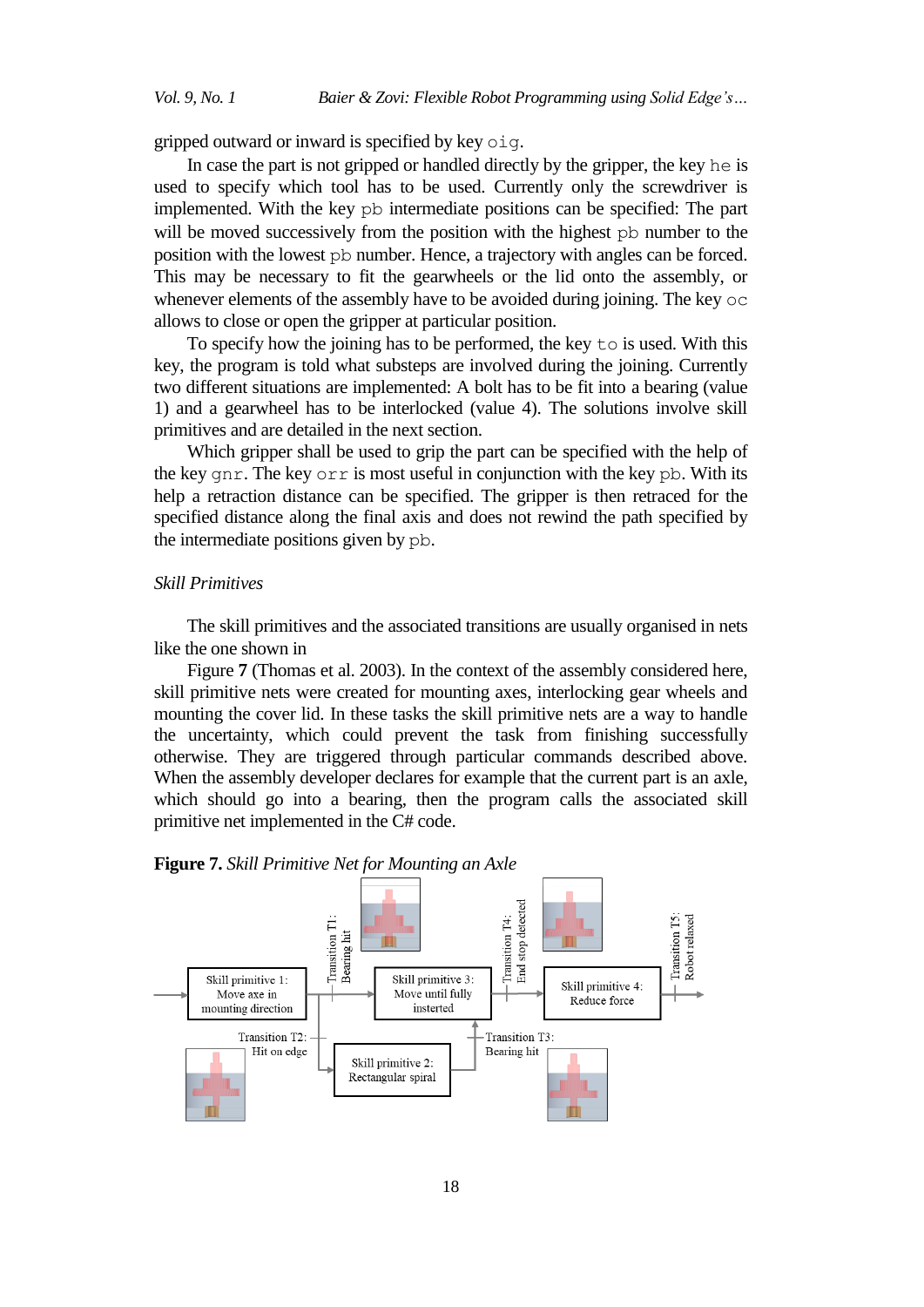The skill primitive net for mounting an axle is composed of four skill primitives. A block diagram for it is shown in Figure 7.

Skill primitive 1 involves moving the axle along the mounting direction. Either until a critical depth is reached, or the force measurement increases. More precisely, if the measured position exceeds the position, which can be reached when the axle hits the edge, the transition T1 is taken and skill primitive 3 "move" the axle vertically until fully inserted" is activated. Otherwise, transition T2 is taken and skill primitive 2 "moving the axle in the shape of a rectangular spiral" is activated first, before skill primitive 3 is activated via transition T3. This happens when the vertical force decreases significantly. The last skill primitive in this net is "reduce inserting force" and the transition between skill primitives 3 and 4 occurs when force measurements increase while position measurements stall. The skill primitive net is left when the force measurement confirms the relaxed pose.

<span id="page-10-0"></span>**Figure 8.** *Skill Primitive Net for Aligning Gear Wheels*



When gear wheels are successively assembled in a spur gear unit, the subsequently added gear wheels have to be aligned to the previously mounted gear wheel. For this situation we created another skill primitive net, which is shown in [Figure 8.](#page-10-0) The outline is quite similar to the first skill primitive net for mounting an axle. In our application the skill primitive net for mounting an axle is always executed before the skill primitive net described here. The defined skill primitives are:

- 1. move gear wheel in axle direction,
- 2. lift, rotate and press gear wheel in axle direction again,
- 3. move in axle direction until final position is reached,
- 4. reduce inserting force.

The possible transitions are from skill primitive 1 to skill primitive 2 when force measurements increase while not having reached the required vertical position or to skill primitive 3 in case the gear wheels were already aligned and the vertical position was reached without a significant increase in vertical force the same criterion forms the transition from skill primitive 2 to skill primitive 3 and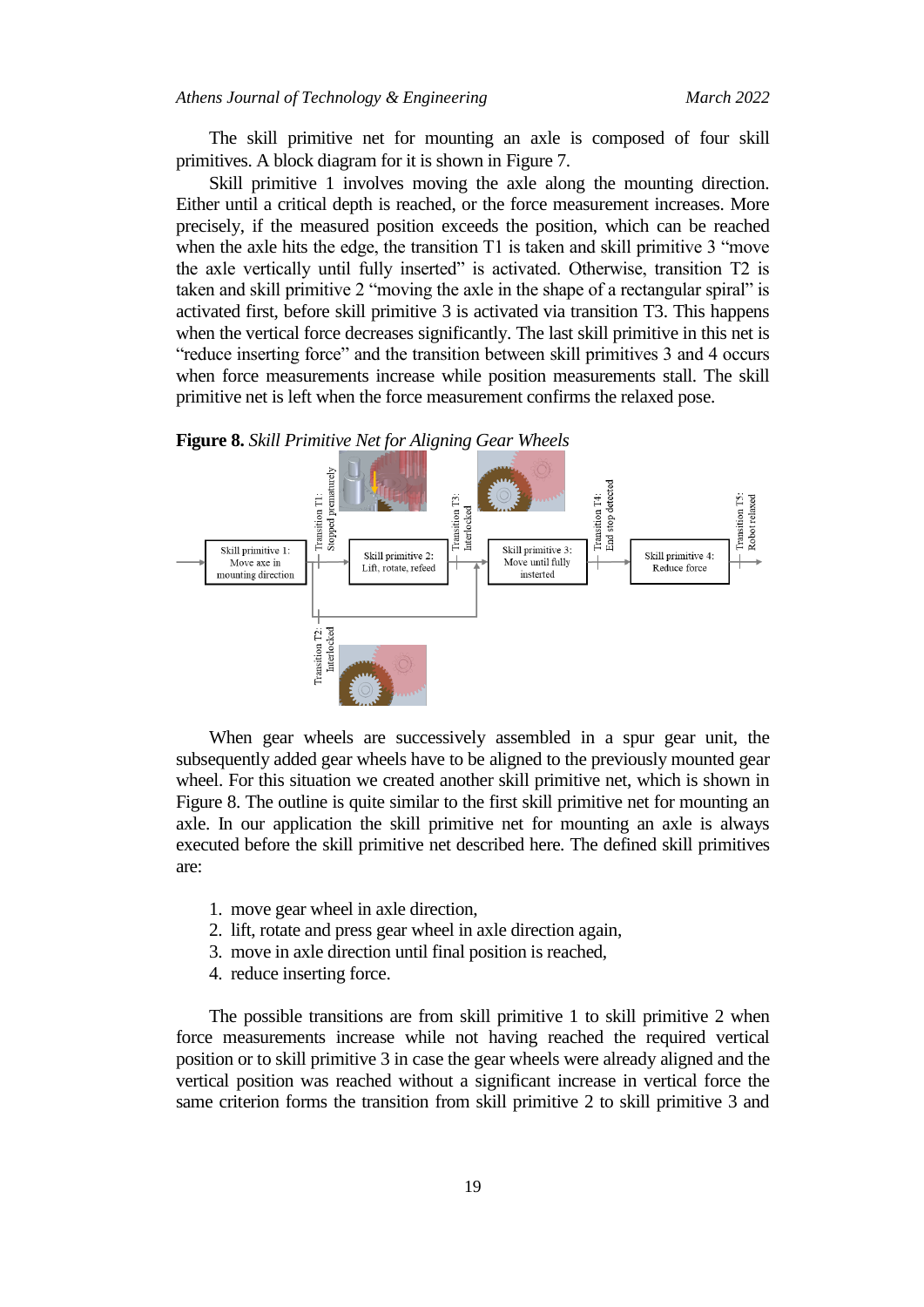the transition from skill primitive 3 to 4 occurs when the force increases while the position measurement is reached the final state. The skill primitive net is left from skill primitive 4, when the force measurement has reached a relaxed state.

## *Calibration of the Mounting Plate*

In our example, the assembly takes place on a mounting plate. It serves as a reference for all parts that take place in the assembly. The different joining operations during the assembly require the positions of the joined part to be known with an appropriate precision. The worse the precision is, the longer the joining can take, as the robotic arm has to search for the correct mechanical stops.

The assembly performance benefits when the physical pose of the mounting plate coincides precisely with the pose of its digital representation, such that tolerances in mounting plate and robot links are compensated for either by mechanical manipulation or by calculations. For the purpose of calibration, the mounting plate has a number of holes in it that can be used in the process of calibration. The precise process of calibration we adopted for consists of both a mechanical adjustment and a computational correction.

First the orientation of the mounting plate around its vertical axis is set mechanically. The robot gripper is lowered so that the mounting plate can be oriented flush with the yaw angle of the gripper. Next, rods are used to align the gripper with the mounting plate for pitch and roll angles of the gripper [\(Figure](#page-11-0) 9). In the end correction angles for pitch and roll for each gripper are known. These depend heavily on the individual robot and the force-torque-sensor.

<span id="page-11-0"></span>**Figure 9.** *Procedure to Calibrate Mounting Plate: First the Yaw Angle around the Blue Arrow is Adjusted Mechanically (Left, Hatched Surface), then the Pitch Angle A r o u n d t h e R e d A r r o w ( M i d d l e ) a n d the Roll Angle around the Green Arrow ( R i g h t ) Are Measured with the Help of a Bolt*



With the previous steps the orientation of the mounting plate with respect to the CAD data has been assessed, however, discrepancies in the position data are still possible. To close that gap the robot is again made holding a rod, which this time is inserted into three of the holes in the mounting plate. When inserted in the hole, the robot pose is tuned such that the force measures zero and the corresponding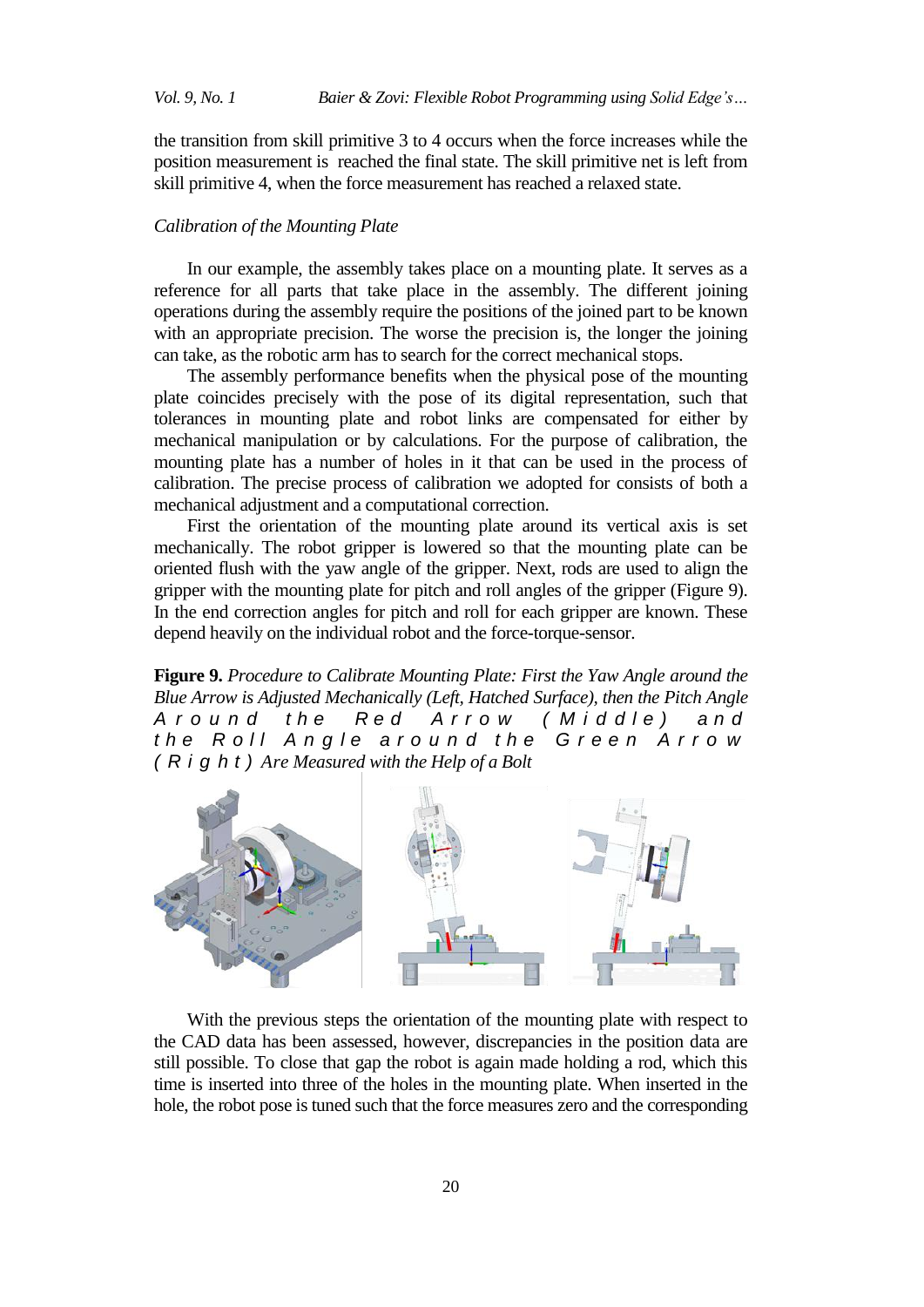positions from the robot control are read out and hence the position vectors of the three centres of the holes are known. By simple vector subtraction and normalisation, the coordinate system of the mounting plate can be calculated. Now, given a pose of a part in the CAD system, the corresponding pose of the part on the mounting plate easily calculated.

# *Sequences of the Program in Chronological Order*

To read out the position information and to prepare them for use in the assembly command for the robot, the alternate assemblies are run through in order. The libraries Interop.SolidEdge and SolidEdge.Community are used to access Solid Edge through the API and load the alternate assemblies to read out the position of the part whose turn it is.

The alternate assemblies are named Member and numbered through in our implementation: "Member1, Member2, ...". In the first member (Member1) the assembly is drawn in its final assembled state. The assembly program begins by reading out Member1. One fundamental position information which is currently stored in Member1 is the position of the gripper itself: The position of the gripper, when the robot is in its rest position is drawn in Member1.

The order of the assembly is given in the placement name by the attribute "nr" visible in [Figure 6.](#page-8-0) In steps of 10 this attribute directly gives the order of the assembly, whereas the final assembled position is given in the alternate assembly with the name "Member1". If there is another alternate assembly showing the same part in another pose, then the robot has first to reach this pose before it brings the part to the final pose.

In the end of that step all data has been extracted from Solid Edge and has been stored in an array. The data in the array are insertion and final positions and the command string, the assembly engineer had put in the placement name.

To make the data accessible and store them for future use, they are stored in a file in JSON-format.

Next, the position data together with the instructions in the placement name need to be processed, with the aim to generate a sequence of commands the robot understands. The sequence will then be sent to the robot to perform the assembly.

The table previously stored in JSON-format is already ordered according to the succession of the assembly. To get the assembly commands for the robot the command string from the placement name (Table 1) has to be interpreted and broken down to commands for the robot (section Robotic Arm, Gripper, Sensors and Tools). As programming paradigm, we used skill primitives, with which we divided the assembly tasks in subtasks.

# **Discussion**

A complete workflow from product design through assembly development to automated assembly has been implemented and tested. The aims pursued were in order of importance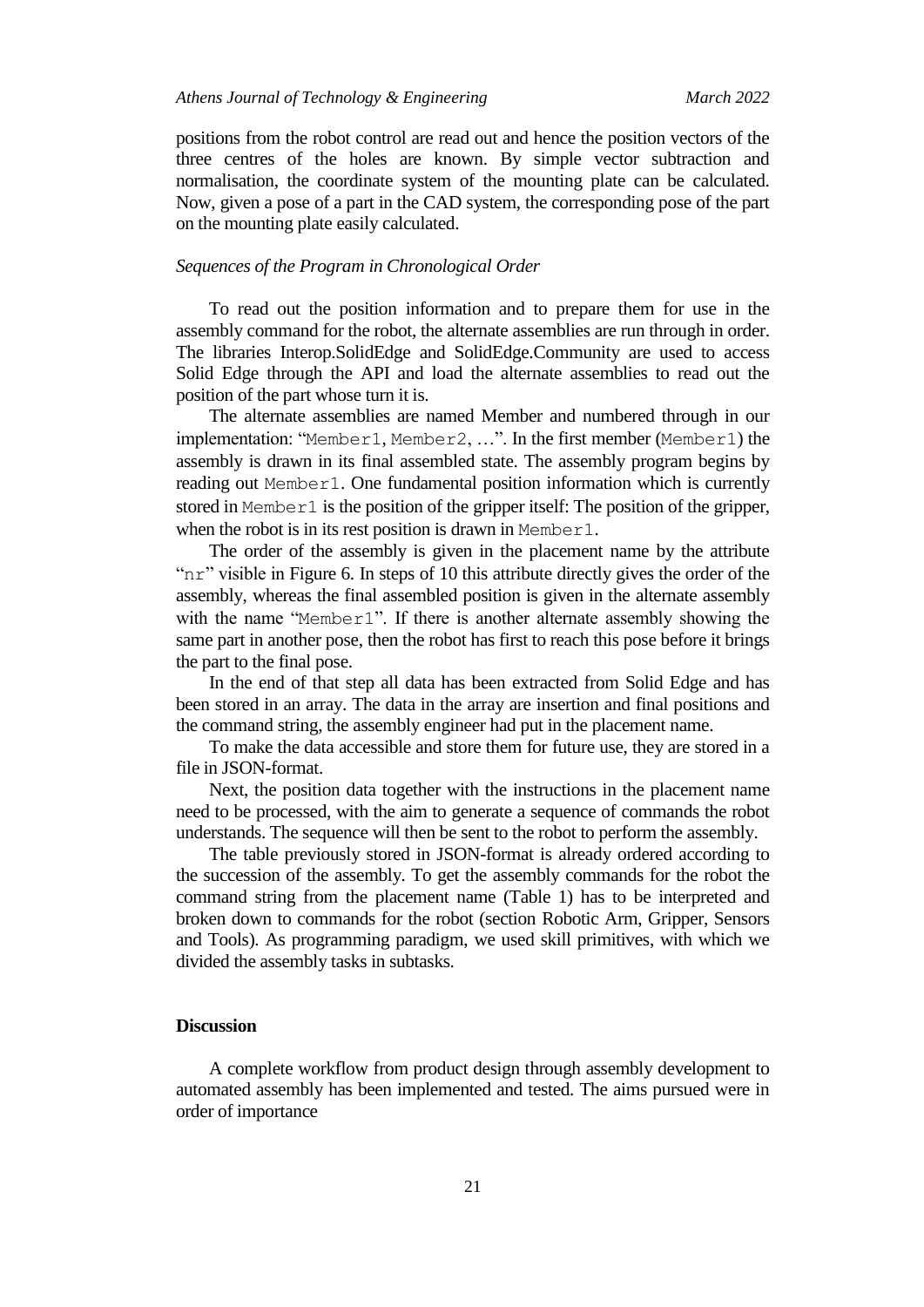- 1. blend in with existing product development workflows,
- 2. blend in with existing workplaces designed for humans,
- 3. be flexible and allow for assembly of a large variety of products.

To blend in with existing workflows it was sought to link directly the most common tool for product design and development (the CAD software) and the most common tool for automated assembly (the industrial robot with its control software). Both have been linked through an additional piece of software, a program written in C#. This requires the assembly development to take place within the CAD environment. As such this solution targets companies, who do not perceive this requirement as limiting, and hence it is certainly suited for smaller companies, which do have rather simple processes for assembly development.

The solution employs the placement name of Solid Edge and its member structure, to store the information, which was generated during assembly development. As such it depends on Solid Edge, though it can easily be ported to other CAD tools if the necessary interfaces are available. The solution shows a simple way to augment the raw CAD file with information on how to assemble the unit. It also shows a possible way how tools can be used, which is one requirement if the robot should be able to blend in with workplaces for humans. In the current solution the use of tools is controlled by the corresponding key-value-pair in the placement name. How the tool is used is hard coded in the program. Only the use of a screwdriver has been implemented.

Valuation from industrial partners has been positive. Deleting parts from the CAD assembly and rerun the program will result in the robot not taking up that part during the next assembly procedure. Moving the part to another location will result in the robot picking up that part at another location or performing the joining steps at another location, which will work when the other joining parts are prepared for the new location or bring the system to an error state if for example the fitting is at the wrong location. There are no limits other than those of the robot and the fact that only a limited number of joining operations are already implemented. Likewise, the speed of the assembly procedure is only limited by the usual safety aspects and the speed of the robot. The program execution to extract the data from the CAD and to generate the assembly steps happens virtually instantly.

An important aspect is the skill primitive nets. The level of abstraction of the instruction which can be given as instruction in the tree structure, depends on the implemented skills. With the current implemented skills, the assembly of the gearbox can be accomplished, and expected tolerances can be overcome, however, the instructions for the assembly have to be laid out on a very low level. A more extensive skill set would allow for a more comfortable assembly development experience.

Concerning the flexibility in general, the current solution shows where the biggest open issues are to find. These are most of all gripping issues. In the current solution three pneumatic grippers with fingers with positive-locking grip each dedicated to a particular part are installed. This ensures safe grip and precise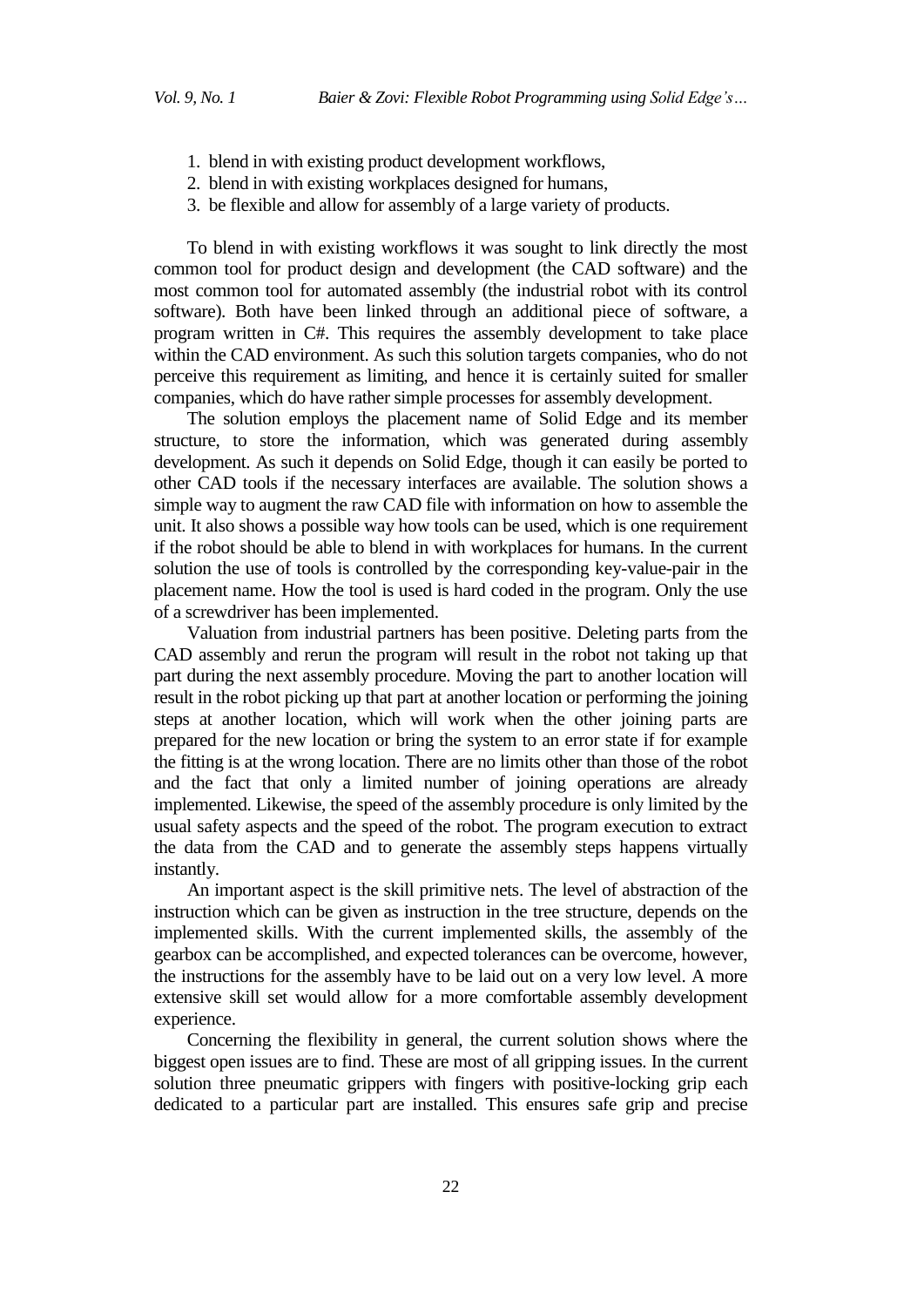positioning for all projected parts, but fails to handle parts, which deviate from what has been projected by the time of finger design. As alternatives to positivelocking grip regripping (Tajima et al. 2020), visual servoing (Watson et al. 2020), haptic feedback (Chin et al. 2019) and novel gripper configurations (Angelini et al 2020) may be considered. How these can be combined to offer efficient new skills needs to be investigated.

#### **Conclusions**

With the proposed software, a robot can perform an assembly without the need for being programmed. In the case of the gripper and parts considered here, a collaborative robot could perform the assembly without fences, however a noncollaborative robot behind fences would be able to perform the assembly faster. The assembly development is carried out by the product designer and not by the robot or its controller. As such the operator still has full control over the assembly process without the need to be trained in robot programming. For a comprehensive control of the robot's movements, alternate assemblies have been used to specify intermediate positions. These proved to be a viable way to avoid collisions and reach the right positions before inserting axes, screws, and other parts, which have to be inserted from a defined angle.

Furthermore, during assembly development no further software or tools are used than the CAD software and the program presented here. This is a first step in making the robots blend in better in existing work processes. With a more versatile set of skill primitives, other types of input sources might be considered. Especially documents in human readable format could boost acceptance of robots SMEs.

The flexibility of the solution is limited by the positive locking grip, which was adopted to reach the precision necessary for the peg-in-hole and gearwheelaligning tasks. Hence, to improve the method, the research focus on that subject should be intensified.

# **References**

- Angelini F, Petrocelli C, Catalano MG, Garabini M, Grioli G, Bicchi A (2020) SoftHandler: an integrated soft robotic system for handling heterogeneous objects. *IEEE Robotics & Automation Magazine* 27(3): 55–72.
- Chin L, Yuen MC, Lipton J, Trueba LH, Kramer-Bottiglio R, Rus D (2019) A simple electric soft robotic gripper with high-deformation haptic feedback. In *2019 International Conference on Robotics and Automation (ICRA)*, 2765–2771.
- Cserteg T, Erdős G, Horváth G (2018) Assisted assembly process by gesture controlled robots. In *Procedia CIRP*, 51–56.
- F&P Robotics (2018a) *Git repository for myP additions to ROS*. Retrieved from: https:// github.com/fp-robotics/myp\_ros. [Accessed 18 February 2021]
- F&P Robotics(2018b) *myP Script Functions Manual Version 1.3.2*. Glattbrugg, Switzerland.
- Linnerud ÅS, Sandøy R, Wetterwald LE (2019) CAD-based system for programming of robotic assembly processes with human-in-the-loop. In *2019 IEEE 28th International Symposium on Industrial Electronics (ISIE)*, 2303–2308.